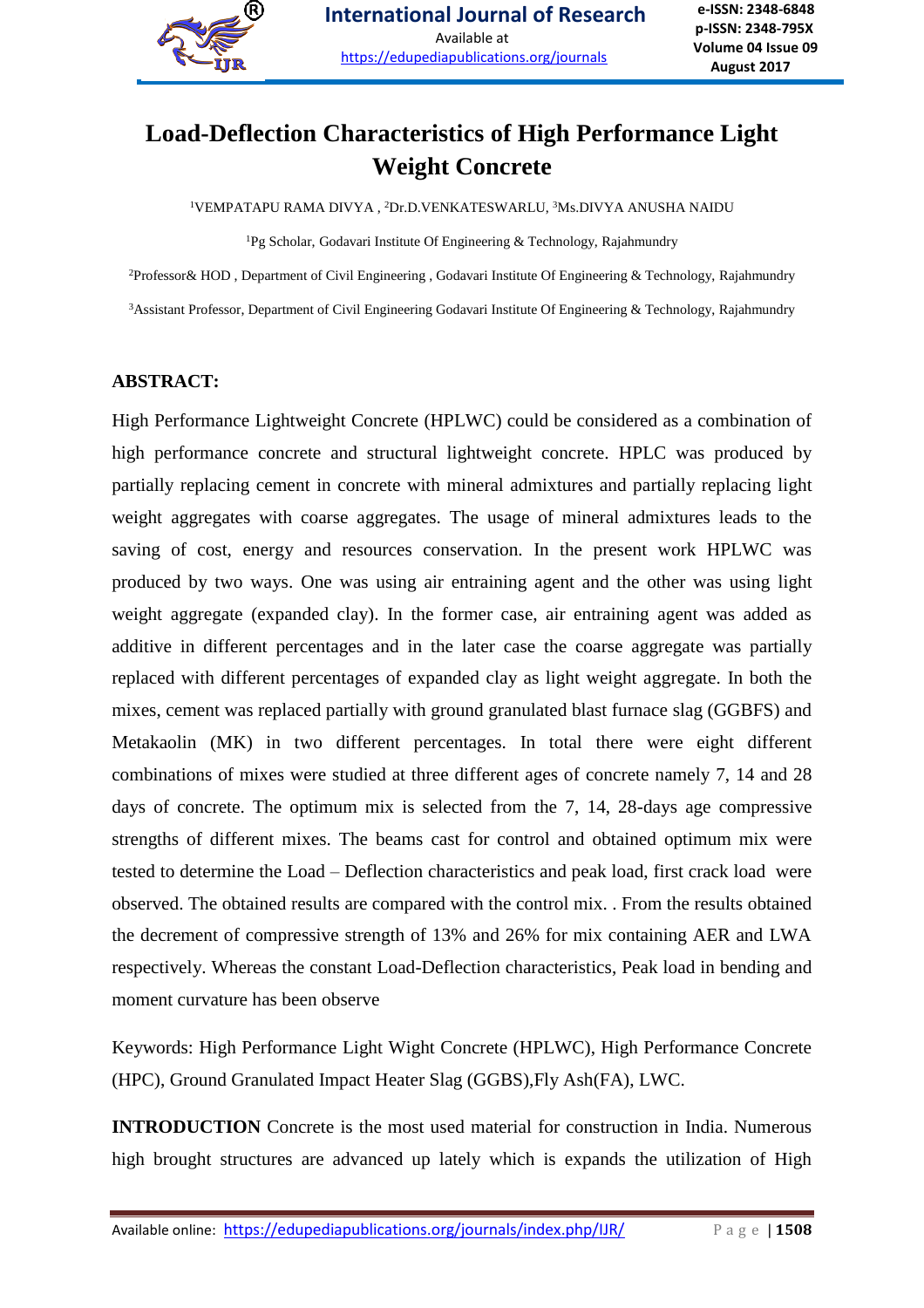Performance concrete (HPC). When all is said in done the thickness of HPC is high which is builds the dead heap of the superstructure. The compressive quality of HPC lies in the range 60 - 100MPa.and the thickness of HPC is in the scope of 2500-2700kg/m3. The at least one parameters of cement are preeminent then the solid was said to be HPC. With a specific end goal to lessen the thickness of the solid it was proposed to utilize High Performance Light Wight Concrete (HPLWC). The HPLWC is the solid with both superior and light weight concrete.

**A. High performance concrete** The elite of cement can be accomplished by supplanting incompletely of bond with mineral admixtures like Metakaolin (Mk), Ground Granulated Blast Furnace Slag (GGBS), Fly Ash (FA), and so on utilizing these mineral admixtures prompts to bringing down the a dangerous atmospheric devation.

**B. Light Weight Concrete** Lightweight cement is in effect progressively utilized as a part of the development of different basic components, for example, parapet dividers, divider boards, brick work squares and floor decks. The sorts of lightweight cement presently utilized as a part of development are:

• Lightweight total solid, where an extent of the coarse or fine total is supplanted by some lightweight total.

 Cellular lightweight solid, where an air entraining admixture is added to the solid to decrease its thickness.

#### **2.LITERATURE REVIEW:**

A brief review of literature on influence of mineral admixtures on the fresh and hardened concrete, strength and durability aspects are reported and discussed. The literature review of behaviour of structural member beam is also presented. The selection of available documents that are published on the topic, which contains information, ideas, data and evidence written from a particular standard point to fulfil certain aims or express certain views on the nature of the topic and how it is to be investigated, and the effective evaluation of these documents in relation to the research being proposed.

#### 2.1.STUDY ON LIGHT WEIGHT CONCRETE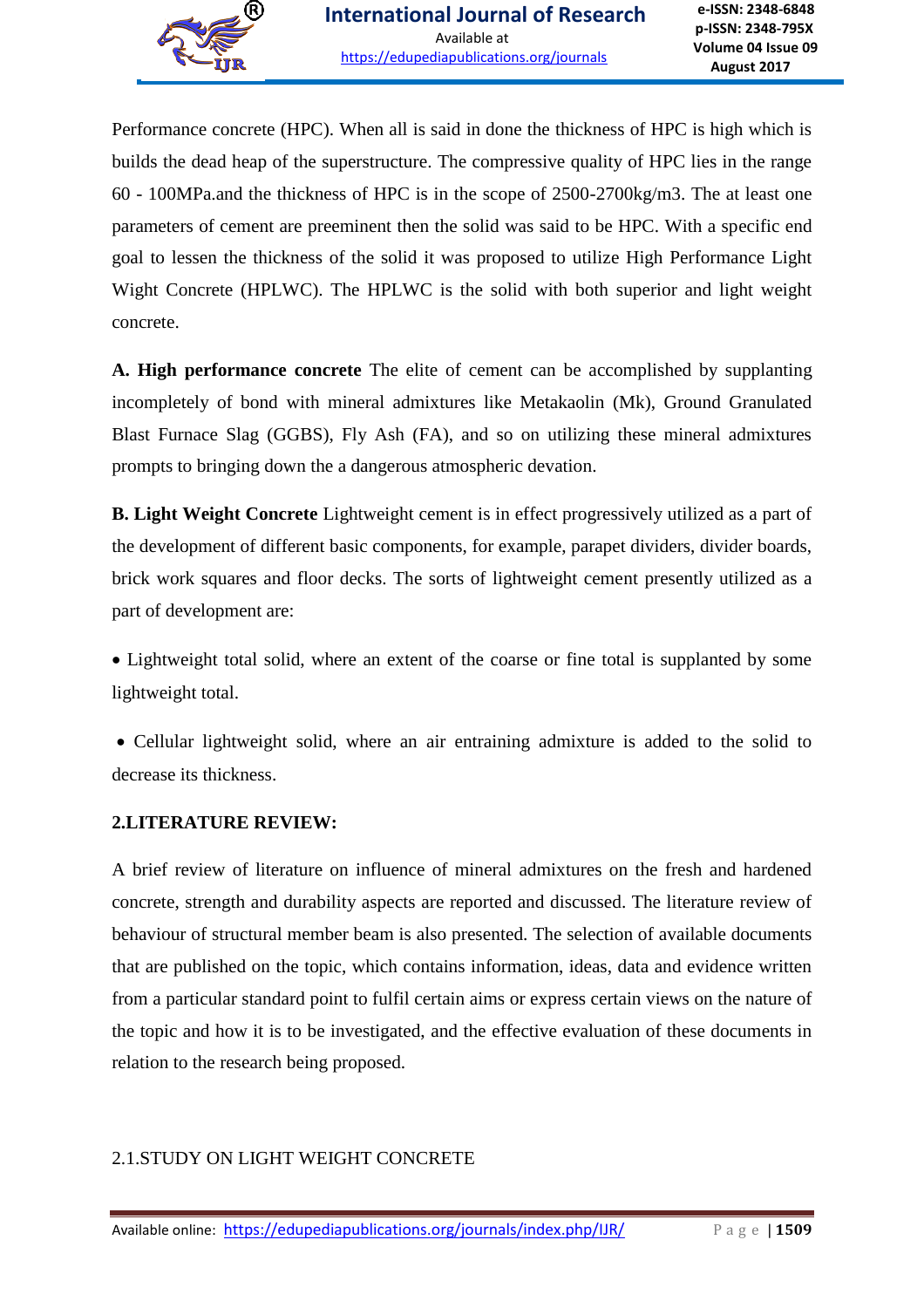

Shannag (2011) investigates the properties of fresh and hardened concretes containing locally available natural lightweight aggregates, and mineral admixtures. Test results indicated that replacing cement in the structural lightweight concrete developed, with 5–15% silica fume on weight basis, caused up to 57% and 14% increase in compressive strength and modulus of elasticity, respectively, compared to mixes without silica fume. But, adding up to 10% fly ash, as partial cement replacement by weight, to the same mixes, caused about 18% decrease in compressive strength, with no change in modulus of elasticity, compared to mixes without fly ash. Adding 10% or more of silica fume, and 5% or more fly ash to lightweight concrete mixes perform better, in terms of strength and stiffness, compared to individual mixes prepared using same contents of either silica fume or fly ash. The mixes developed had a compressive strength range of 22.5–43 MPa; an air dry density of 1935–1995 kg/m3 and a high degree of workability. Replacing cement with 5–15% silica fume on weight basis for LWC, caused up to 57% and 14% increase in compressive strength and modulus of elasticity respectively compared to mixes without silica fume.

Bogas et al (2014) was carried out on the shrinkage behaviour of structural expanded clay lightweight aggregate concrete (LWC), taking into account different compositions, types and initial wetting conditions of lightweight aggregat

(LWA). The influence of different compositional parameters on shrinkage, such as the type and volume of aggregate, the w/c ratio, the binder content and the partial replacement of normal aggregates by LWA was analysed. The shrinkage of LWC depends on how the volume of LWA varies. The influence of different pozzolanic materials was also studied, namely, silica fume, nanosilica and fly ash. Depending on the type, content and reactivity of the pozzolanic additions, the shrinkage was higher or lower than that of LWC without admixtures. The initial wetting condition of LWA had little influence on the long-term shrinkage. The LWC with the most porous aggregates is more affected by the cross-section geometry of concrete in that it is more susceptible to differential shrinkage. Current standard expressions did not properly predict the shrinkage behaviour of LWC. Multiplier coefficients of about 1.3 for the most co mmon structural LWA and about 1.6 for more porous LWA are suggested, to take into account the higher long-term shrinkage of LWC.

Hubertova et al (2013) describes a development and use of lightweight concrete and lightweight self-compacting concrete using artificial Lightweight aggregates based on expanded clay for ready mix concrete and precast elements. The objective of this research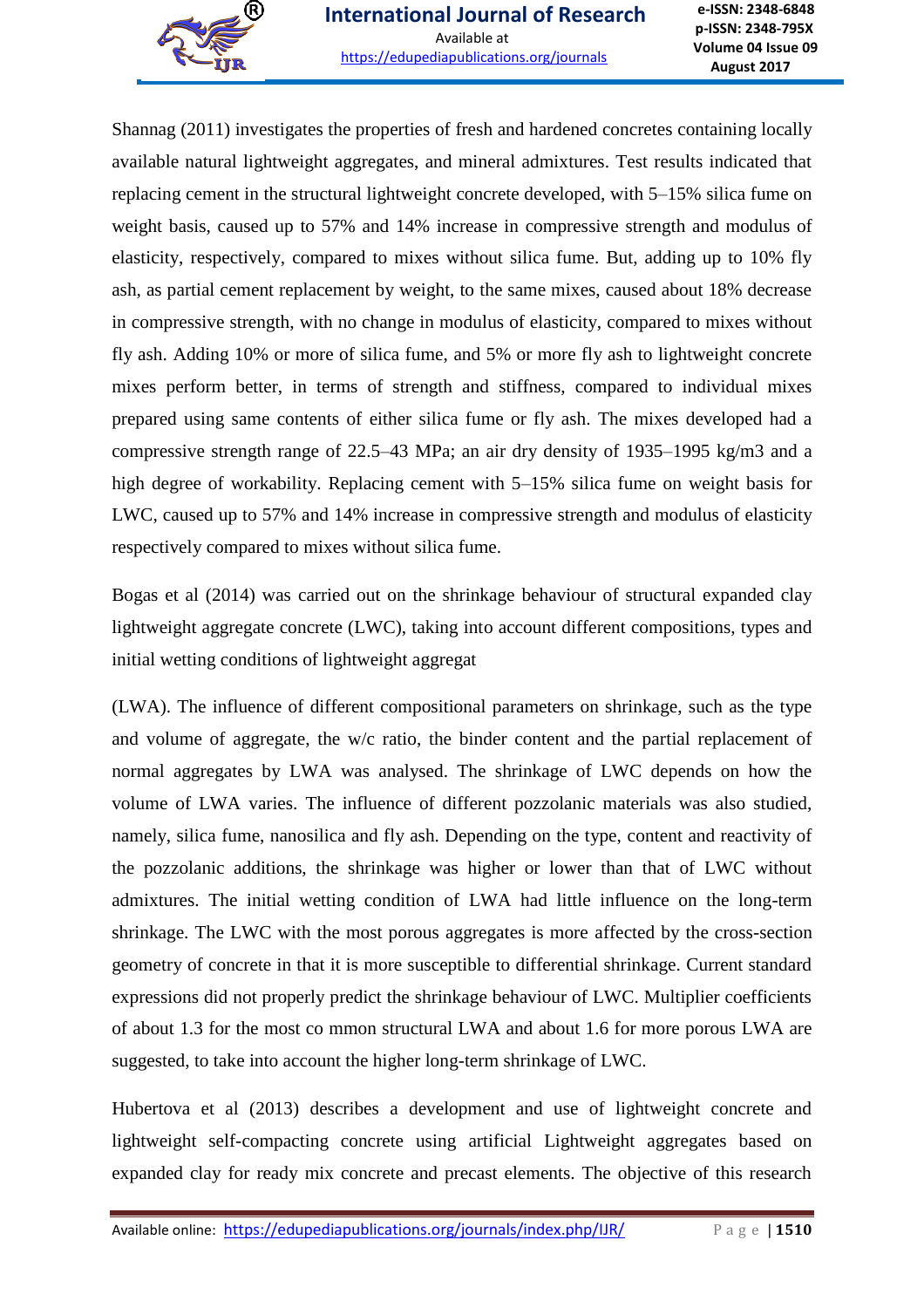was to evaluate the lightweight concrete on durability of concretes placed in chemically aggressive liquid and gaseous environment like high concentrations of sulphate, chloride ions, automative gas oil and gaseous CO2 and SO2 environments. Using porous aggregates for high strength concrete. Lightweight aggregate is porous and has rather low strength.

Huang et al. (2003) carried an experimental work on the effect of aggregate properties like compressive strengths and elastic moduli on the strength and stiffness of lightweight concrete. Three types of cold-bonded pelletized lightweight aggregates were made of different ratios of cement to fly ash. Three different type of concrete mixtures with various water/binder ratios were designed. The properties of concrete is mainly controlled by the water cement ratio. The compressive strengths and elastic moduli of the concrete are independent on the type of aggregate when the aggregate volume ratio is 18%.

Haque et al. (2004) made an investigation on the strength and durability properties of lightweight concrete. Two lightweight aggregate concretes were compared,i.e. the total lightweight aggregate (LWC) concrete and the sand light weight concrete (SLWC). The curing of specimens were done for 1 day and 7 days and then the specimens were exposed to the worst condition of the climate for two different ages of 28 days and 12 months. The attained strength of the SLWC is similar for the both 1 day and 7 days of curing for age 28days and when compared to the age of 365 days there is increase in strength upto 32%. By replacing the lightweight fine aggregates with normal sand, the concrete which is produced is more durable even the water penetration and the carbonation takes place. The strength of LWC were exhibited the best strength development the concrete for both ages of 28 days and 365 days. The water permeability and the carbonation of SLWC is less when compared to LWC.

Erhan Güneyisi et al. (2012) investigates the effectiveness of metakaolin (MK) and silica fume (SF) on the mechanical properties, shrinkage, and permeability related to durability of high performance concretes. Mechanical properties and permeation characteristics like compressive and splitting tensile strength, water sorptivity and gas permeability tests were carried out to find out the concretes were incorporated with MK and SF. Two series of control mixtures with w/cm ratios of 0.25 (Series 1) and 0.35 (Series 2) were designed. In order to develop the metakaolin and silica fume modified concrete mixtures, the Portland cement was partially replaced with 5% and 15% mineral admixture (by weight) for both series. The compression test was carried out on the cube specimens by means of a 3000 kN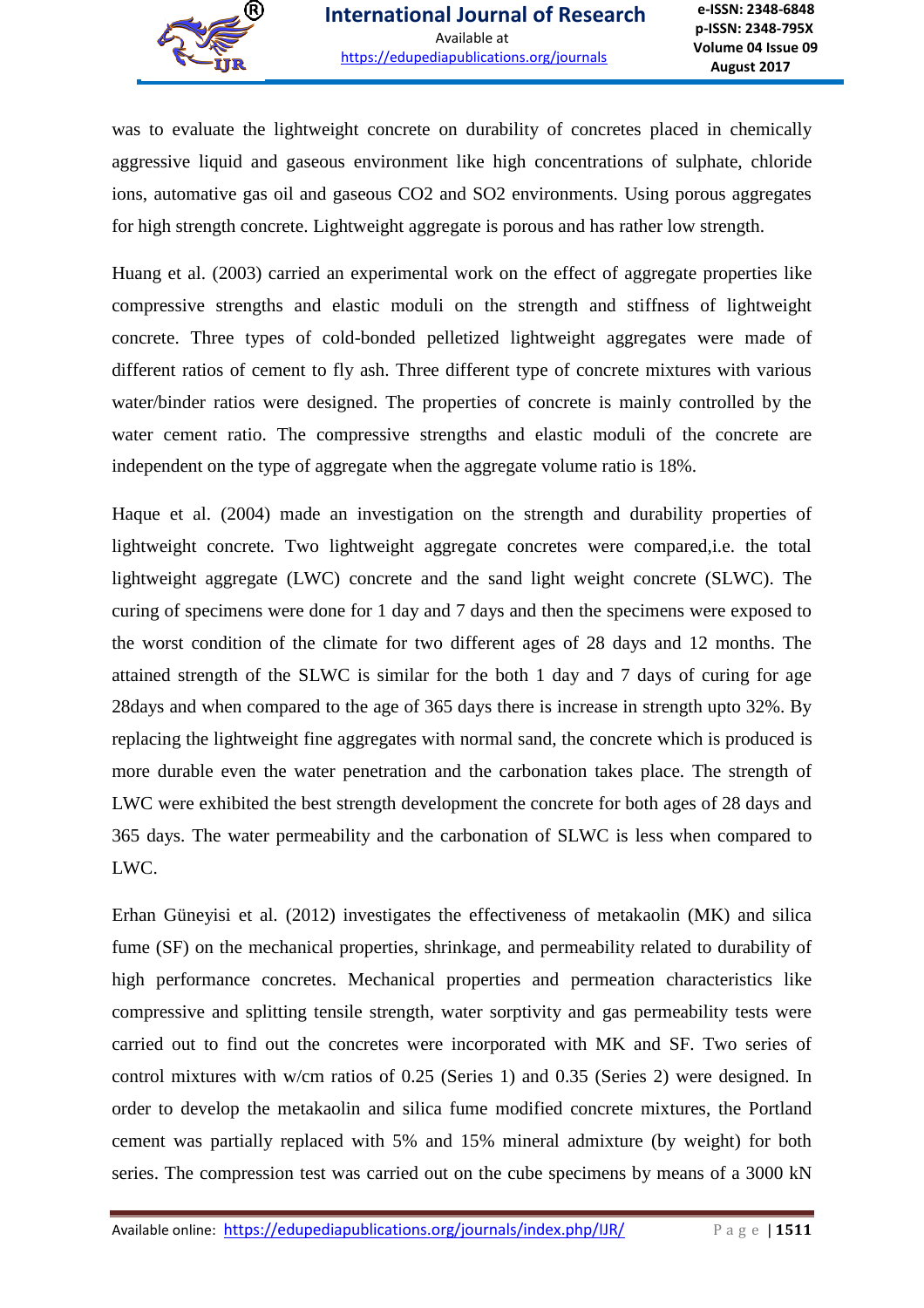

capacity testing machine. The SF and MK concretes had consistently higher compressive strength than the control concretes. The 28 day compressive strength of the concrete with w/cm ratios of 0.25 and 0.35 were ranged between 75.4–85.8 MPa and 61.8–73.3 MPa, respectively, without depending on the type of the mineral admixture and replacement level. With the increasing the amounts of MK and SF resulted in sharp decrease of 52% in apparent gas permeability coefficient of concretes for both w/cm ratios. The crack widths of MK concretes were relatively less than that of control concrete and the utilization of SF delayed the crack initiation and propagation.

#### **3.EXPERIMENTAL PROGRAM**

Here the details of experimental investigations carried out on the test specimens to study the strength characteristics of concrete using metakaolin and GGBS as partial cement replacement materials in different combinations. .

**A.Materials Cement:** OPC of 43 grade conforming to IS: 8122-1989 is used for the present experimental investigation.

**Fine Aggregate:** Natural river sand with fraction passing through 4.75 mm sieve and retained on 600µm sieve confirming to gradation zone –III is used as fine aggregate. The fineness modulus of sand used was 2.81 with a specific gravity of 2.65.

**Coarse Aggregate:** Crushed granite of size ranging 20mm – 10mm is used and specific gravity was found to be 2.74.

**Water:** Potable tap water available in the laboratory is used for mixing of concrete and curing.

**Super plasticizer:** Conplast SP430 Is used as a high range water reducing agent complies with IS: 9103-1999 having a specific gravity of 1.18.

**Metakaolin:** Metakaolin is obtained from ASTRRA chemicals, Chennai and its physical and chemical properties are shown.

**GGBS:** GGBS was obtained from Akbar Ali chemicals, Salem Expanded

**Clay:** Expanded Clay was acquired from Future Farms, Chennai having a specific gravity of 0.68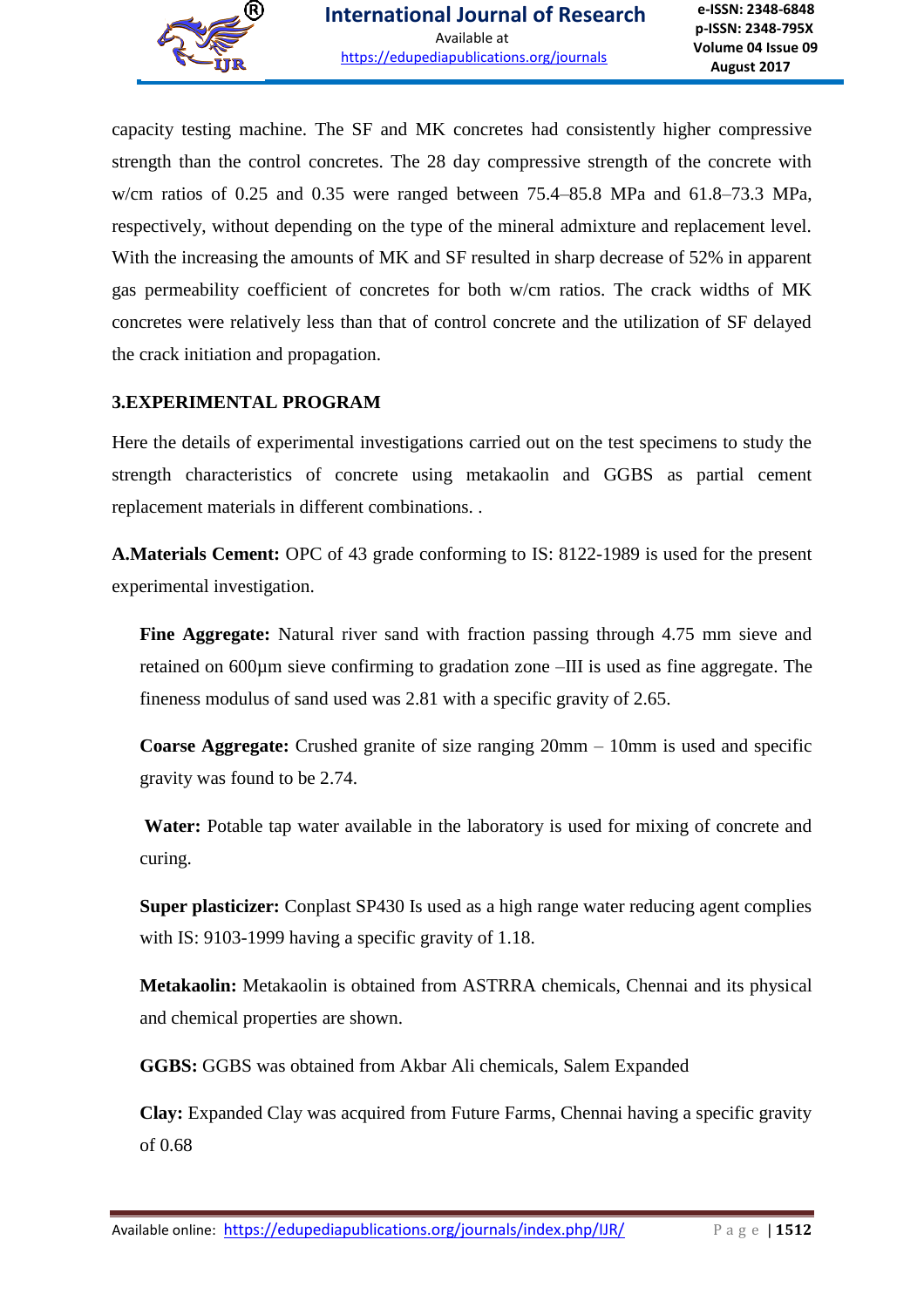

# **International Journal of Research**

Available at <https://edupediapublications.org/journals>

**e-ISSN: 2348-6848 p-ISSN: 2348-795X Volume 04 Issue 09 August 2017**



Fig1.



Fig2.

## **3.MIX PROPORTIONING**

The concrete used is of grade M70 and was designed as per the guidelines of ACI 211-1. The designed mix proportion by weight is 1:1.69:2.03and the water/cement ratio is 0.3. The two different batches of mixes with various proportions of the binder materials like Mk and GGBS were replaced to cement. The AEA is used as weight reducing agent in the set of mixes in table 3.1 specimen of Batch1.

## **Table 3.1 Material composition of AEA mixes**

|     | Cement | Metakaolin | <b>GGBS</b> | AEA added with    |
|-----|--------|------------|-------------|-------------------|
| Mix | $(\%)$ | $(\%)$     | $(\%)$      | respect to cement |
|     |        |            |             | $(\%)$            |
|     |        |            |             |                   |
|     |        |            |             |                   |
| A   | 60     | 10         | 30          | 4.(               |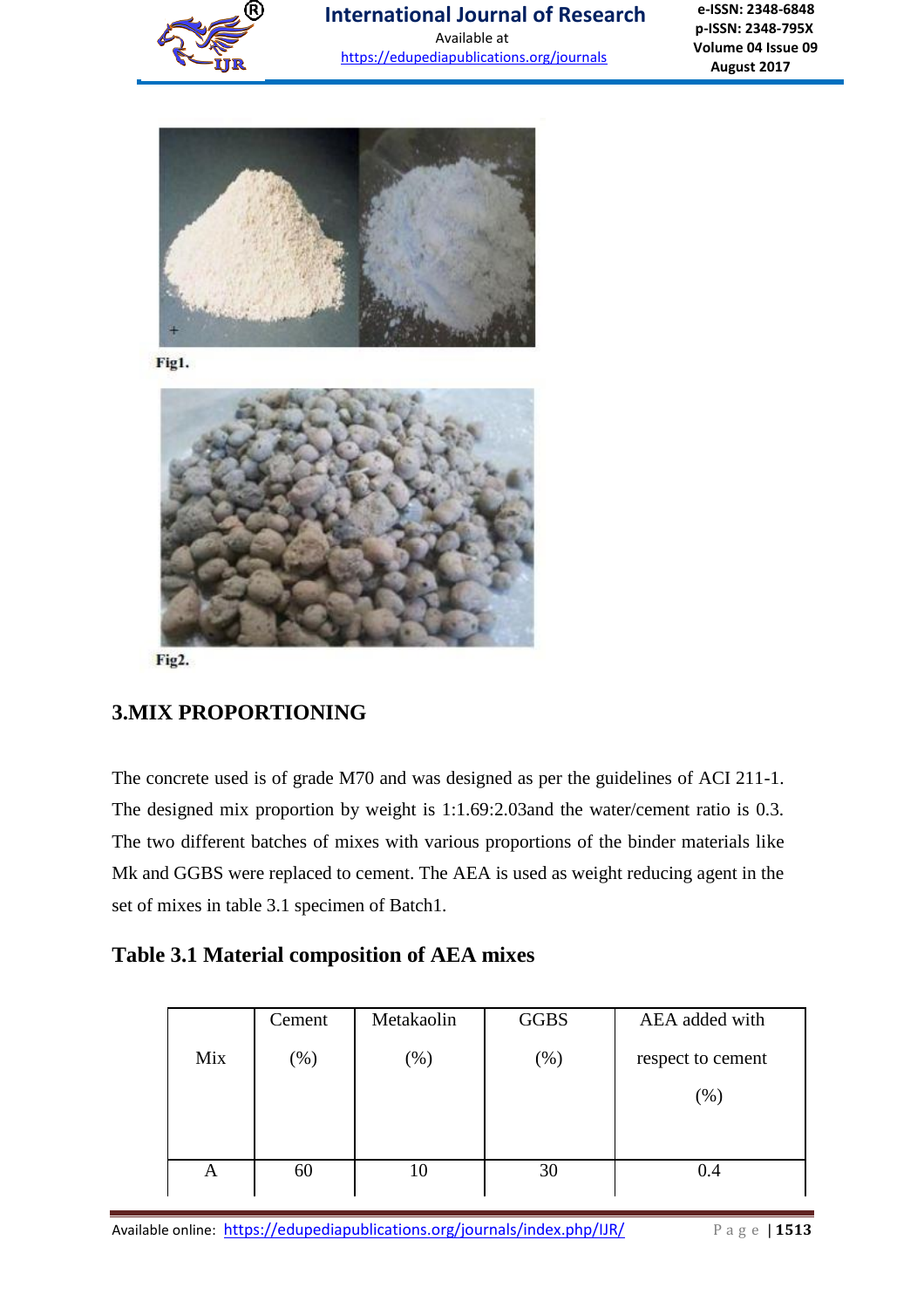

| B           | 60 | 10 | 30 | 0.5     |
|-------------|----|----|----|---------|
| $\mathbf C$ | 60 | 12 | 28 | $0.4\,$ |
| D           | 60 | 12 | 28 | 0.5     |

Whereas in Batch 2 the Expanded Clay is used as LWA in concrete which were tabulated in table 3.2

#### **Table 3.2 Material composition of LWA mixes**

| Mix         | Cement  | Metakaolin | <b>GGBS</b>     | LWA replaced with     |
|-------------|---------|------------|-----------------|-----------------------|
|             | $(\% )$ | $(\% )$    | (%)             | coarse aggregates (%) |
| ${\bf E}$   | 60      | $10\,$     | 30              | 25                    |
| ${\bf F}$   | 60      | 10         | 30              | 20                    |
| $\mathbf G$ | 60      | 12         | $\overline{28}$ | 25                    |
| H           | 60      | 12         | 28              | 20                    |

## **3.1 SPECIMEN CASTING AND CURING**

To examine the consequence of addition of MK and GGBS combination (as partial replacement of cement) and additional usage of AEA and partial replacement of CA with LWA, 100mm cubes were cast for reference and additional mixes comprising different mix combinations of MK and GGBS. Chemical admixture is added in all the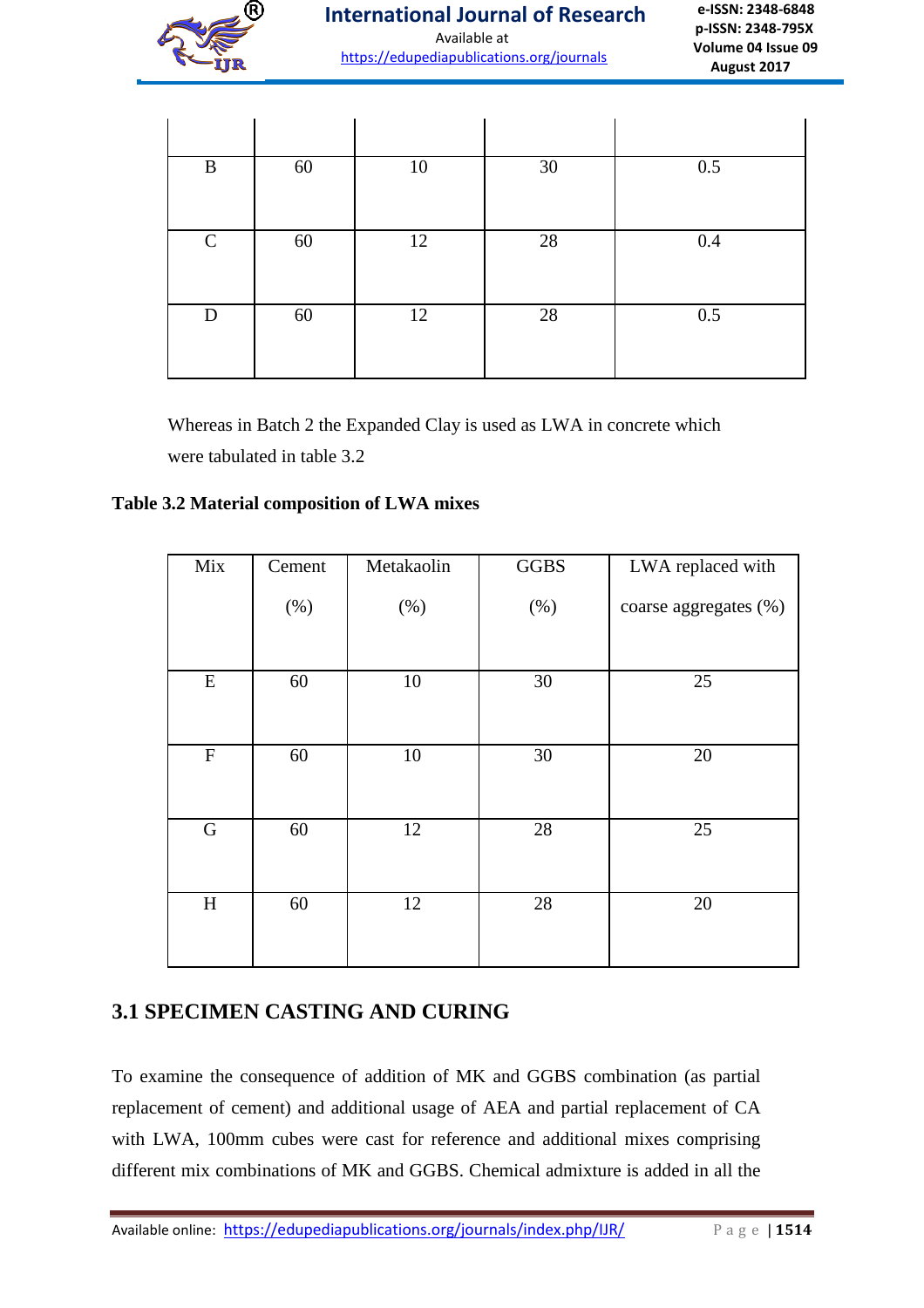

mixes as it gives better results and good workability. Based on the test results of compressive and tensile strength,  $100 \text{mm} \times 150 \text{mm} \times 1200 \text{mm}$  size beam specimens were cast for optimum mix proportion obtained for both M70 and M50 grade of concrete. Concrete were placed in the well lubricated mould and compacted and the specimens were left at room temperature for 24hrs and after that specimens were placed in curing tank till their testing ages

#### **4.RESULTS:**

## **CHEMICAL COMPOSITION OF MATERIALS**

The chemical composition was obtained by X-Ray Fluorescence test using XRF-analyzer of model Tiger 88 to determine major and trace elements in solids. Table 4.1 shows the main elements (expressed as oxides) present in cement, GGBFS and MK. Cao and Silica (SiO2) constituted 75 percentages and were the major components in slag, followed by Al2O3 and MgO with 12 and 10% respectively. All the other components constituted only 3%. In the case of MK, composition dominated by SiO2 and Al2O3 with 94.5% and remaining components was found to be only 5.5%. CaO and MgO were found to be very less in MK.

## **Table 4.1 Chemical composition of Cement, MK and GGBS**

| <b>Description</b> | <b>OPC</b> | <b>MK</b> | <b>GGBS</b> |
|--------------------|------------|-----------|-------------|
| Color              | Grey       | Off white | Light grey  |
| Specific gravity   | 3.1        | 2.7       | 2.81        |
| CaO $(\%)$         | 62.8       | 0.8       | 40          |
| $SiO2$ $%$ )       | 20.3       | 53.7      | 0.2         |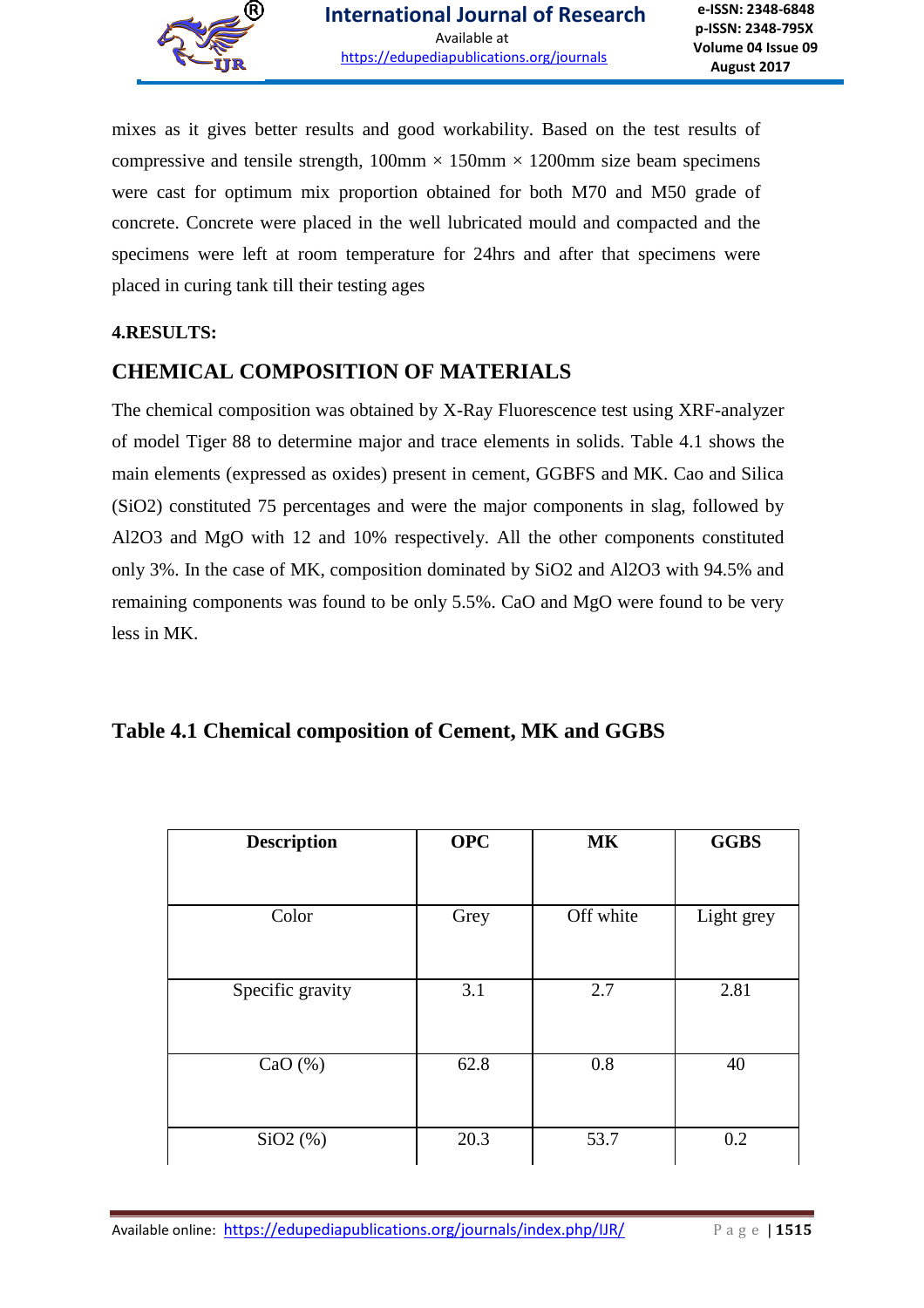

<https://edupediapublications.org/journals>

**e-ISSN: 2348-6848 p-ISSN: 2348-795X Volume 04 Issue 09 August 2017**

| Al2O3 (%)             | 5.4  | 40.8 | 12     |
|-----------------------|------|------|--------|
| Fe2O3 (%)             | 3.9  | 1.6  | 35     |
| $\overline{M}$ gO (%) | 2.7  | 0.3  | 0.1    |
| Na2O (%)              | 0.14 | 0.18 | $10\,$ |
| K2O (%)               | 0.53 | 0.11 | 0.11   |

## **DENSITY COMPARISION**

The mass of the control specimen (without AEA and expanded clay as light weight aggregate) was found to be 2.538 kg and gets reduced due to the addition of AEA. When AEA was added with 0.4% in the concrete with 10% MK and 30% GGBFS was found to be 2.174 kg and about 14% reduction with control concrete. The mass of concrete was about 2.183 kg for AEA with 0.5% addition and was slightly more than the earlier case. Similar trend was observed for concrete with 12% MK and 28% GGBFS. The mass of concrete with cement replacement with GGBFS + MK and coarse aggregate replacement with expanded clay ranges from 10 to 12% reduction compared to control concrete. Comparing mass of control concrete with HPLWC, AEA was effective in reducing the mass and give better results in terms of compressive strength of concrete.

## **CONCLUSIONS**

From the experimental results presented in this study, the following conclusions can be drawn: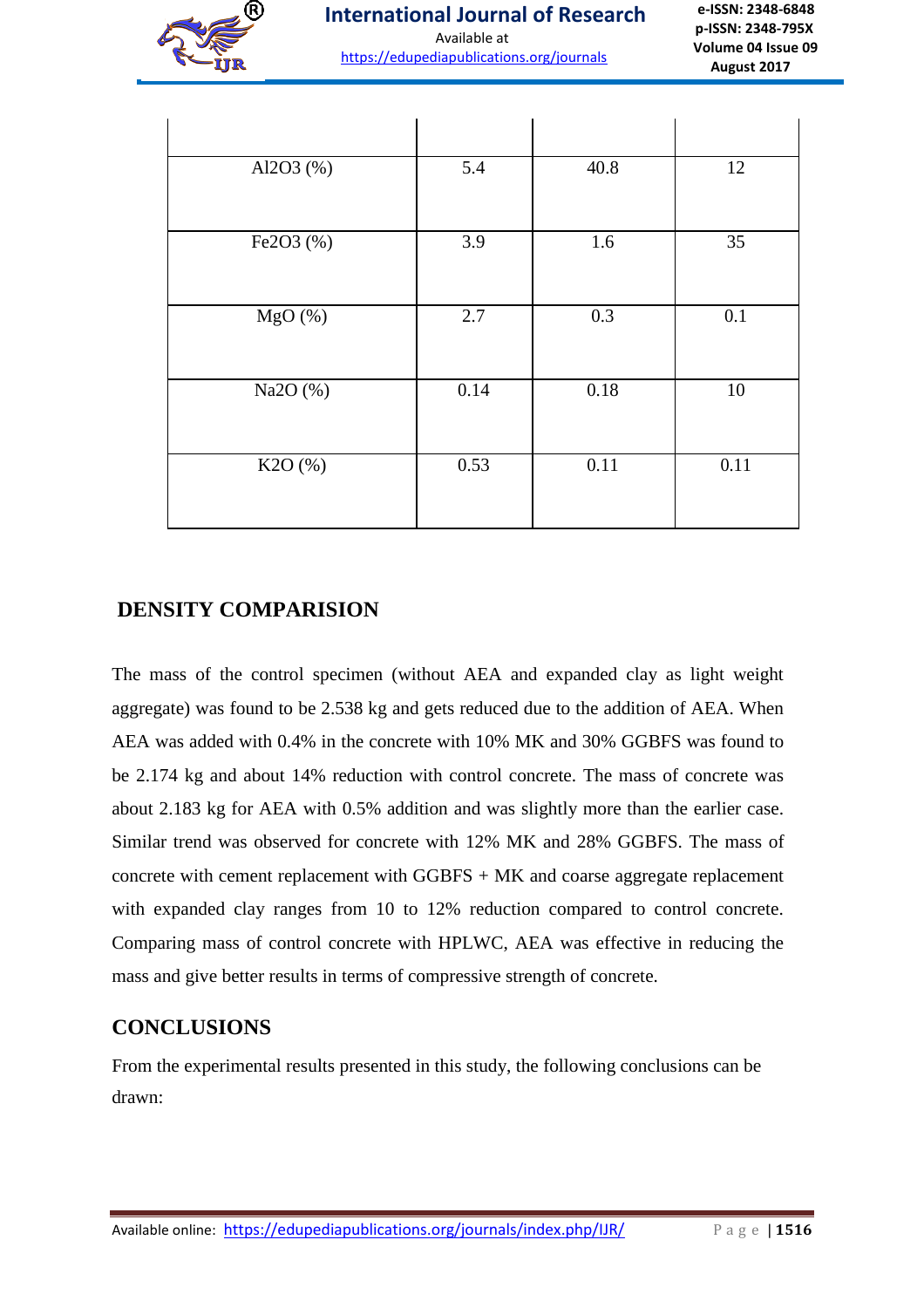- $\Box$ A reduction of compressive strength of 13% only was observed in high performance light weight concrete with air entraining agent with 0.4%. This reduction of 13% was acceptable in the field ensuring the reduction in weight of the concrete. In this mix cement was replaced with MK and GGBFS to an extent of 40%, which will reduce the overall cost of concrete per unit quantity.
- $\Box$ Higher reduction was observed in compressive strength when light weight ag-gregate (expanded clay) used as partial substitute to coarse aggregate irrespec-tive of its percentage. Maximum reduction of 35% was observed. Use of 25% of expanded clay as LWA with 12% MK and 28% GGBFS yielded 26% re-duction in compressive strength compared to control concrete. Hence when CA to be replaced with LWA, 25% may be permitted.
- From the results, the beams with control mix and optimal mixes using  $.4\%$ AEA by weight of cement and 25% LA replacing CA have shown similar ulti-mate and first crack loads.
- $\Box$ Mix using .4 % AEA by weight of cement have shown an 4.7 % increase in the deflection and mix having 25% LA which replaces CA had 7.6 % decrease in the deflection values when compared with the control specimen.
- From the results observed, it is found that  $25\%$  of Expanded Clay as a replacer for coarse aggregate and usage of 0.4% Air Entraining Agent were to be optimum values to produce High Performance Light Weight Concrete.

#### **REFERENCES**

[1] Alaettin Kilic, Cengiz Duran Atis, Ergul Yasar, Fatih Ozcan. 2003. High-strength lightweight concrete made with scoria aggregate containing mineral admixtures. Cement and Concrete Research, 33, 1595–1599.

[2] Alexandre Bogas.J., Rita Nogueira, Nuno G. Almeida. 2014. Influence of min-eral additions and different compositional parameters on the shrinkage of struc-tural expanded clay lightweight concrete. Materials and Design, 56, 1039–1048.

[3] American Concrete Institute (ACI). 1991. Standard practice for selecting proportions for normal, heavyweight and mass concrete. ACI 211-91, Farmington Hills, MI, USA.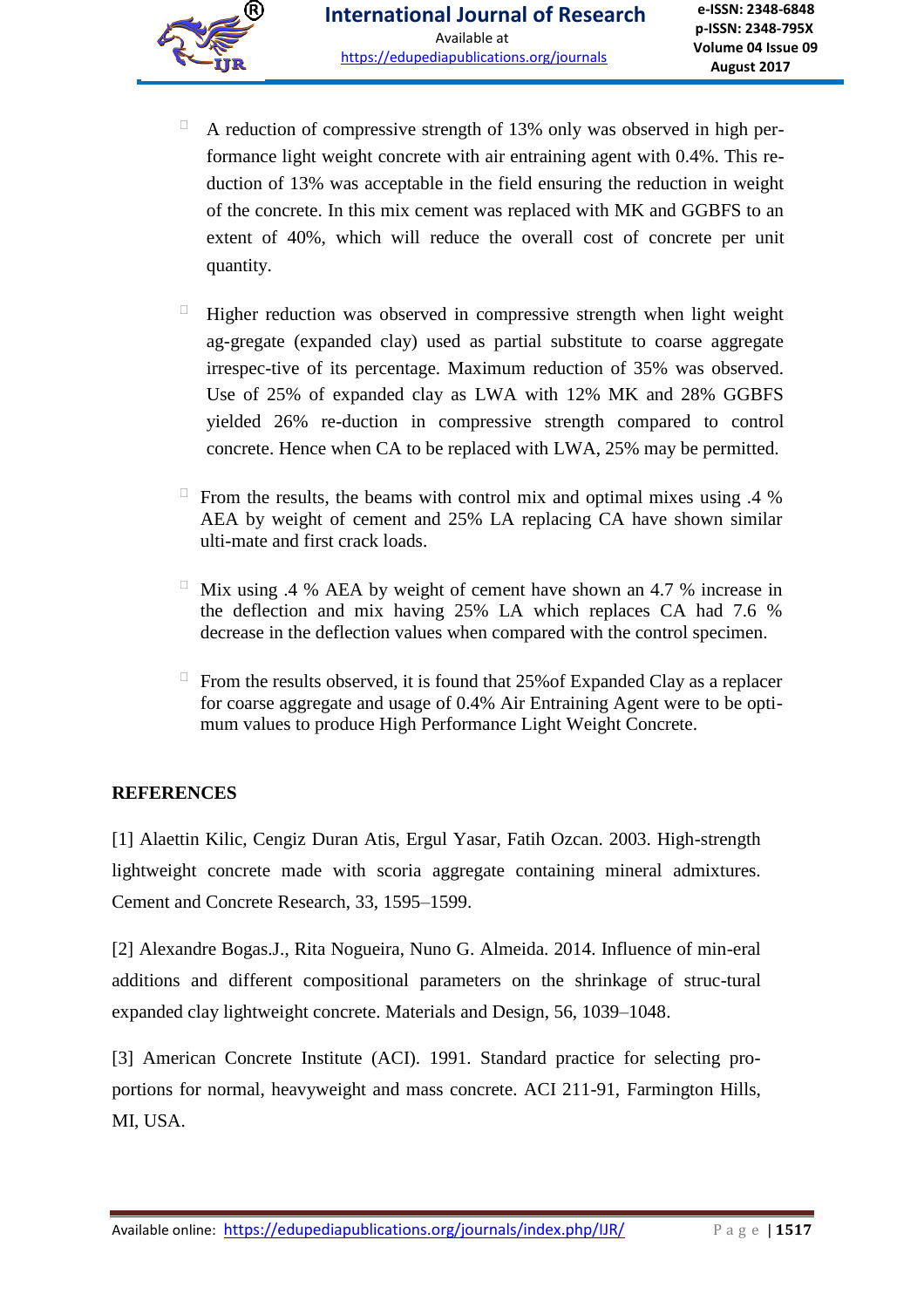

[4]American Society for Testing and Materials (ASTM). 2012. ASTM C150/C150M-12. Standard specification for PortlandCement.ASTM Interna-tional, West Conshohocken, PA DOI: 10.1520/C0150\_C0150M-12.

[5]American Society for Testing and Materials (ASTM). 2012. ASTM C 127-12. Standard Test Method for Density, Relative Density (Specific Gravity), and Absorption of CoarseAggregate",ASTMInternational,WestConshohocken, PA, DOI 10.1520/C0127-12